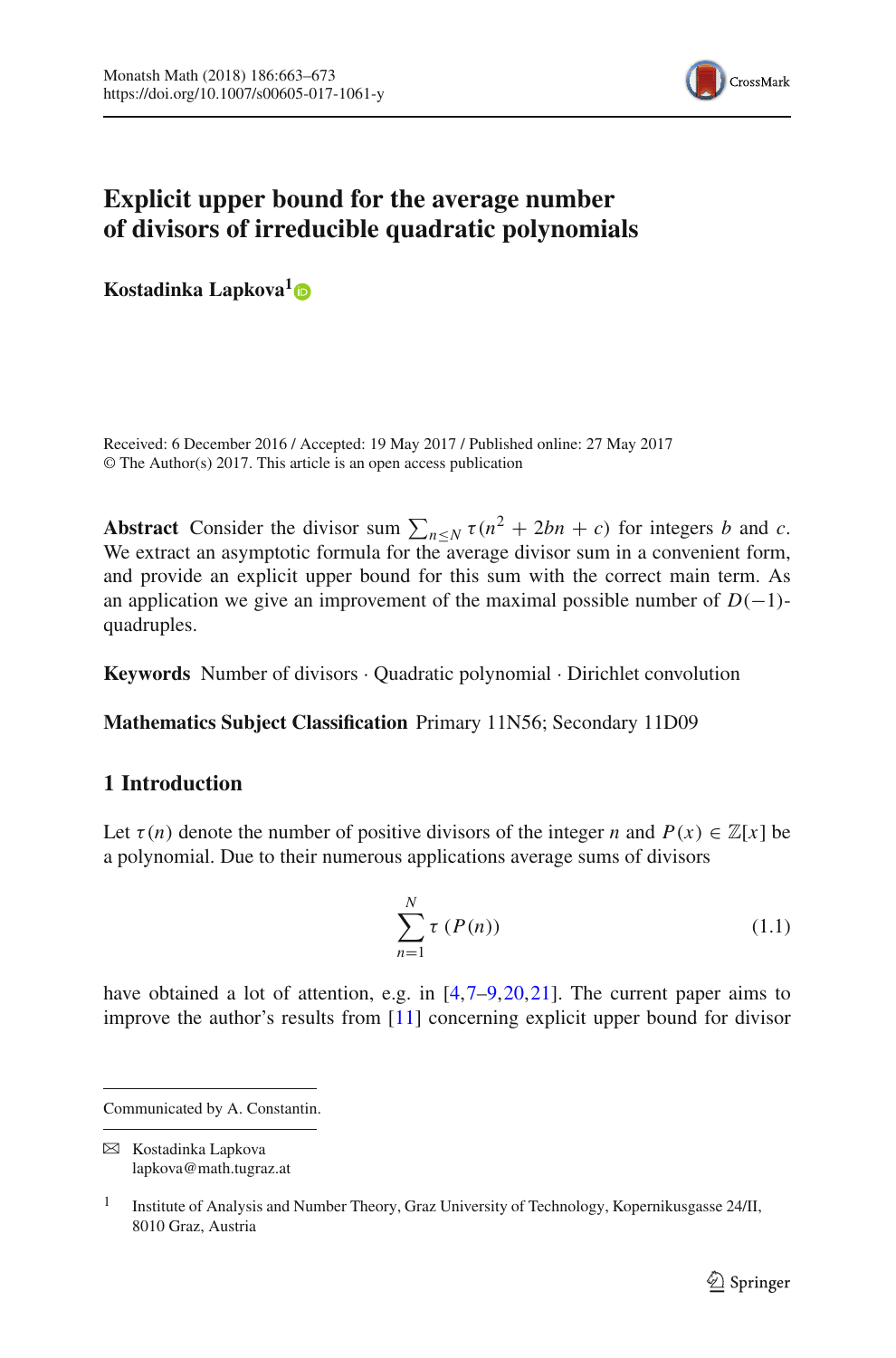sums over certain irreducible quadratic polynomials  $P(x)$ . More precisely, while the upper bound obtained in [\[11](#page-10-4)] appears to be the first one of the right order of magnitude *N* log *N* with completely explicit constants, it does not provide the expected constant in the main term. Here we fill this gap achieving the correct main term as in the asymptotic formula for the corresponding divisor sum. A more detailed introduction to the subject can be found in [\[11](#page-10-4)[,15](#page-10-5)].

Only very recently  $[5,12]$  $[5,12]$  $[5,12]$  provided asymptotic formulae for the sum  $(1.1)$  for some *reducible* quadratic polynomials, whereas the asymptotic formulae for *irreducible* quadratic polynomials are classical, due to Scourfield [\[20\]](#page-10-2), Hooley [\[10\]](#page-10-7) and McKee [\[13](#page-10-8)[–15\]](#page-10-5).

Let  $P(x) = x^2 + Bx + C$  for integers *B* and *C* such that  $P(x)$  is irreducible. Denote

<span id="page-1-2"></span>
$$
\rho(d, P) = \rho(d) := # \{ 0 \le m < d : P(m) \equiv 0 \pmod{d} \}. \tag{1.2}
$$

Then we have

$$
\sum_{n\leq N}\tau(P(n))\sim \lambda N\log N,
$$

as  $N \to \infty$ , for some  $\lambda$  depending on *B* and *C*. Hooley [\[10](#page-10-7)] showed that for irreducible  $P(x) = x^2 + C$  we have

$$
\lambda = \frac{8}{\pi^2} \sum_{\alpha=0}^{\infty} \frac{\rho(2^{\alpha})}{2^{\alpha}} \sum_{\substack{d^2 \mid C \\ d \text{ odd}}} \frac{1}{d} \sum_{\substack{l=1 \\ l \text{ odd}}}^{\infty} \frac{1}{l} \left( \frac{-C/d^2}{l} \right),
$$

while for the more general  $P(x) = x^2 + Bx + C$  with  $\Delta = B^2 - 4C$  not a square, McKee [\[15\]](#page-10-5) obtained

<span id="page-1-1"></span>
$$
\lambda = \begin{cases} 12H^*(\Delta)/(\pi\sqrt{|\Delta|}) & \text{if } \Delta < 0, \\ 12H^*(\Delta)\log \epsilon_\Delta/(\pi^2\sqrt{\Delta}) & \text{if } \Delta > 0, \end{cases}
$$
(1.3)

where  $H^*(\Delta)$  is a weighted class number, and  $\epsilon_{\Delta}$  for  $\Delta > 0$  is a fundamental unit. Nevertheless we would prove independently the asymptotic formula for the specialized irreducible quadratic polynomials in which we are interested. We achieve a compact main term with a constant  $\lambda$  which is easier to formulate and easy to compare with the main term in our explicit upper bound.

<span id="page-1-0"></span>Our first result is the following theorem.

**Theorem 1** *Let b and c be integers, such that the discriminant*  $\delta := b^2 - c$  *is nonzero and square-free, and* δ ≡ 1 (mod 4)*. Then for N* → ∞ *we have the asymptotic formula*

$$
\sum_{n=1}^{N} \tau(n^2 + 2bn + c) = \frac{2}{\zeta(2)} L(1, \chi) N \log N + \mathcal{O}(N),
$$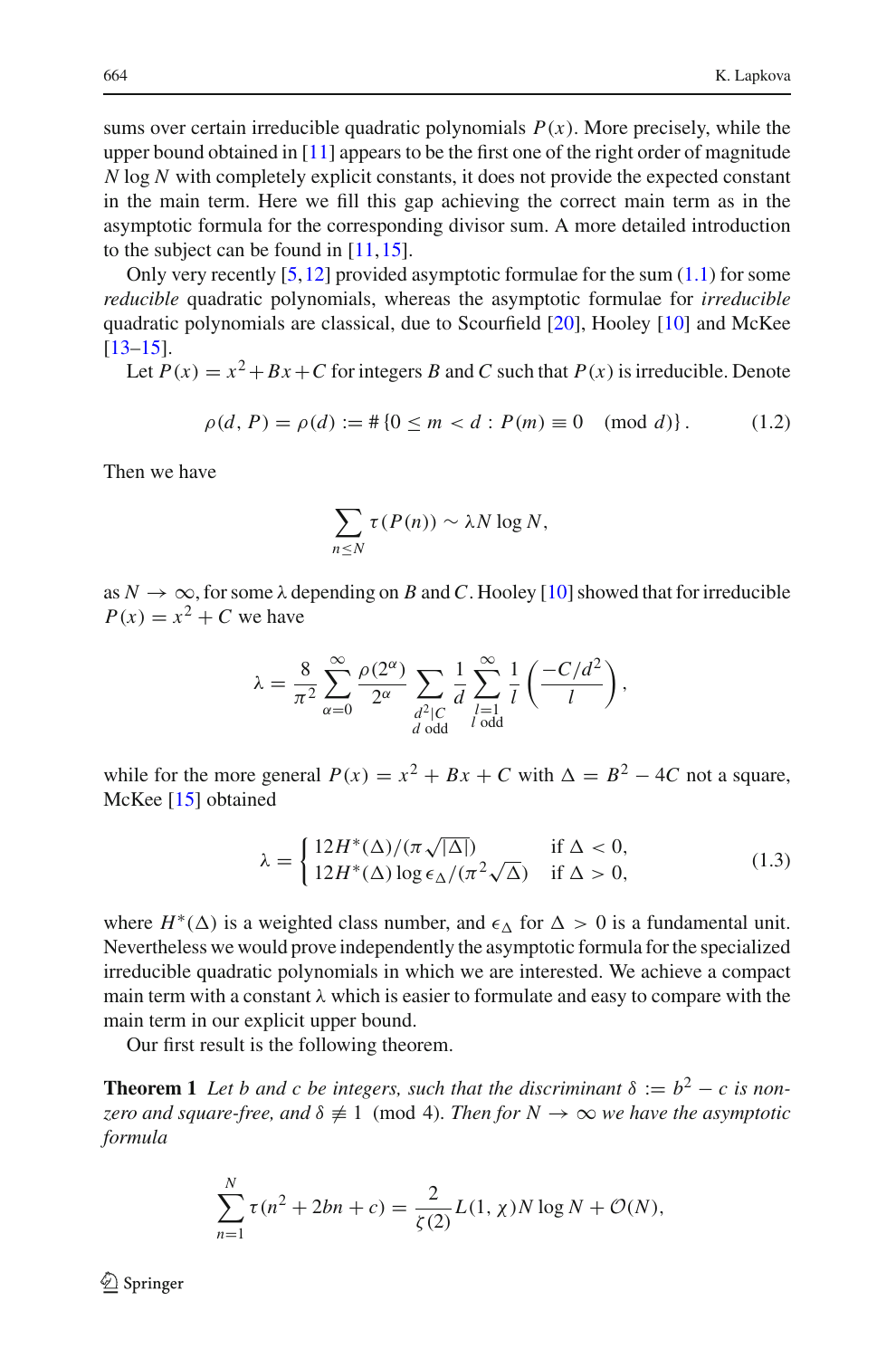*where*  $\chi(n) = \left(\frac{4\delta}{n}\right)$  for the Kronecker symbol  $\left(\frac{1}{n}\right)$ .

In particular, when we consider the polynomial  $f(n) = n^2 + 1$  we have  $\delta = -1$ and  $\chi(n) = \left(\frac{-4}{n}\right)$  is the non-principal primitive Dirichlet character modulo 4. Then  $L(1, \chi) = \sum_{n=0}^{\infty} (-1)^n/(2n+1) = \pi/4$  by the formula of Leibniz. We substitute  $\zeta(2) = \pi^2/6$  in Theorem [1](#page-1-0) and recover the well-known asymptotic

$$
\sum_{n=1}^{N} \tau(n^2 + 1) = \frac{3}{\pi} N \log N + \mathcal{O}(N).
$$
 (1.4)

We note that  $4\delta = \Delta$  is a fundamental discriminant and the weighted class number  $H^*(\Delta)$  in McKee's formula [\(1.3\)](#page-1-1) is the usual class number for  $\Delta > 0$  and  $\Delta < -4$ . When  $\delta = -1$  we have an adjustment by the corresponding root number. Indeed, for negative discriminants  $H^*(\Delta)$  is the Hurwitz class number for which the precise relation with the usual class number is described for example in ([\[3\]](#page-9-2), Lemma 5.3.7). Then the Dirichlet class number formula yields the equality of the constant  $2L(1, \chi)/\zeta(2)$ with  $\lambda$  from [\(1.3\)](#page-1-1) for the polynomials we consider in Theorem [1.](#page-1-0) Our proof, however, is different than McKee's [\[13](#page-10-8)[–15\]](#page-10-5), and is rather similar to Hooley's argument from [\[10](#page-10-7)].

<span id="page-2-0"></span>The novelty in this paper is the following explicit upper bound, which achieves the correct main term as in the asymptotic formula from Theorem [1.](#page-1-0)

**Theorem 2** Let  $f(n) = n^2 + 2bn + c$  for integers b and c, such that the discriminant  $\delta := b^2 - c$  is non-zero and square-free, and  $\delta \neq 1 \pmod{4}$ *. Assume also that for*  $n \geq 1$  *the function*  $f(n)$  *is non-negative. Then for any*  $N \geq 1$  *satisfying*  $f(N) \geq f(1)$ *, and*  $X := \sqrt{f(N)}$ *, we have the inequality* 

$$
\sum_{n=1}^{N} \tau(n^2 + 2bn + c) \le \frac{2}{\zeta(2)} L(1, \chi) N \log X
$$
  
+ 
$$
\left(2.332L(1, \chi) + \frac{4M_\delta}{\zeta(2)}\right) N + \frac{2M_\delta}{\zeta(2)} X
$$
  
+ 
$$
8M_\delta \frac{N}{\sqrt{X}} + 4M_\delta \sqrt{X}
$$
  
+ 
$$
8M_\delta \frac{N}{X} + 4M_\delta,
$$

*where*  $\chi(n) = \left(\frac{4\delta}{n}\right)$  for the Kronecker symbol  $\left(\cdot\right)$  and

$$
M_{\delta} = \begin{cases} \frac{4}{\pi^2} \delta^{1/2} \log 4\delta + \frac{8}{\pi^2} \delta^{1/2} \log \log 4\delta + 3\delta^{1/2} & , & \text{if } \delta > 0; \\ \frac{1}{\pi} |\delta|^{1/2} \log 4|\delta| + \frac{2}{\pi} |\delta|^{1/2} \log \log 4|\delta| + 2|\delta|^{1/2} & , & \text{if } \delta < 0. \end{cases}
$$

 $\mathcal{L}$  Springer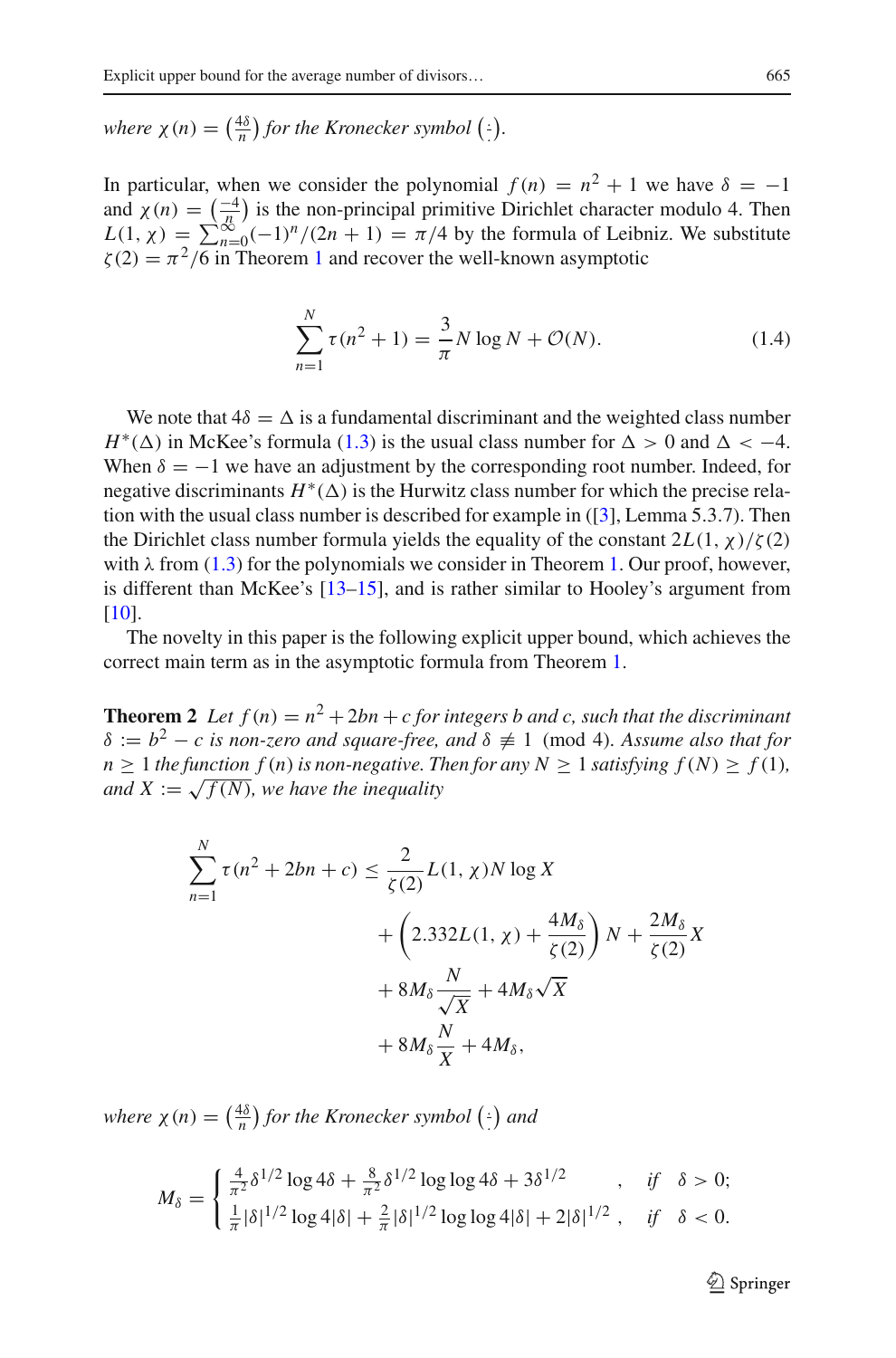Note that we can formulate the theorem by extracting positive constants  $C_1$ ,  $C_2$ ,  $C_3$ such that

$$
\sum_{n=1}^{N} \tau(n^2 + 2bn + c) \le \frac{2}{\zeta(2)} L(1, \chi) N \log N + C_1 N + C_2 \sqrt{N} + C_3,
$$

because  $X = \sqrt{f(N)} = N + \mathcal{O}(1)$ . However we restrained ourselves from doing so in order to keep our result more precise for eventual numerical applications. Still, improvements of the lower order terms are very likely, for example by applying the theory developed by Akhilesh and Ramaré [\[1](#page-9-3)].

When we know the exact form of the quadratic polynomial and the corresponding character, we might achieve even better upper bounds. This is the case of the polynomial  $f(n) = n^2 + 1$  when the following corollary holds.

<span id="page-3-0"></span>**Corollary 3** *For any integer*  $N \geq 1$  *we have* 

$$
\sum_{n \le N} \tau(n^2 + 1) < \frac{3}{\pi} N \log N + 4.264N + 8\sqrt{N} + 8.
$$

Just as in [\[11\]](#page-10-4) we give an application of the latter inequality. Define a  $D(n) - m$ *tuple* for a nonzero integer *n* and a positive integer *m* to be a set of *m* integers such that the product of any two of them increased by *n* is a perfect square. It is conjectured that there are no  $D(-1)$ -quadruples but currently it is only known that there are at most <sup>4</sup>.<sup>7</sup> · <sup>10</sup><sup>58</sup> *<sup>D</sup>*(−1)-quadruples [\[11\]](#page-10-4). The latter number upgraded the previous maximal possible bound  $3.01 \times 10^{60}$  due to Trudgian [\[19\]](#page-10-9), which in turn improved results from [\[2](#page-9-4)[,6](#page-10-10)].

Plugging the upper bound of Corollary [3](#page-3-0) in the proof of ([\[6](#page-10-10)], Theorem 1.3) from the paper of Elsholtz, Filipin and Fujita we obtain another slight improvement.

**Corollary 4** *There are at most*  $3.713 \cdot 10^{58}$  *D*(−1)*-quadruples.* 

#### **2 Proof of Theorem 2**

We start with proving the explicit upper bound in Theorem [2,](#page-2-0) as the claims required for the proof of Theorem [1](#page-1-0) can be easily adapted by the lemmae from this section.

Let us consider the polynomial  $f(n) = n^2 + 2bn + c$  with integer coefficients *b* and *c*, and the function  $\rho(d)$  defined in [\(1.2\)](#page-1-2) counts the roots of  $f(n)$  in a full residue system modulo *d*. Let  $\delta = b^2 - c$  and  $\chi(n) = \left(\frac{4\delta}{n}\right)$  for the Kronecker symbol  $(\cdot)$ .

<span id="page-3-1"></span>The core of the proofs of both Theorems [1](#page-1-0) and [2](#page-2-0) is the following convolution lemma which we proved in [\[11](#page-10-4)].

**Lemma 1** ([\[11](#page-10-4)], Lemma 2.1) *Let*  $\delta = b^2 - c$  *be square-free and*  $\delta \not\equiv 1 \pmod{4}$ *. Then we have the identity*

$$
\rho(d) = \sum_{lm=d} \mu^2(l) \chi(m).
$$

 $\textcircled{2}$  Springer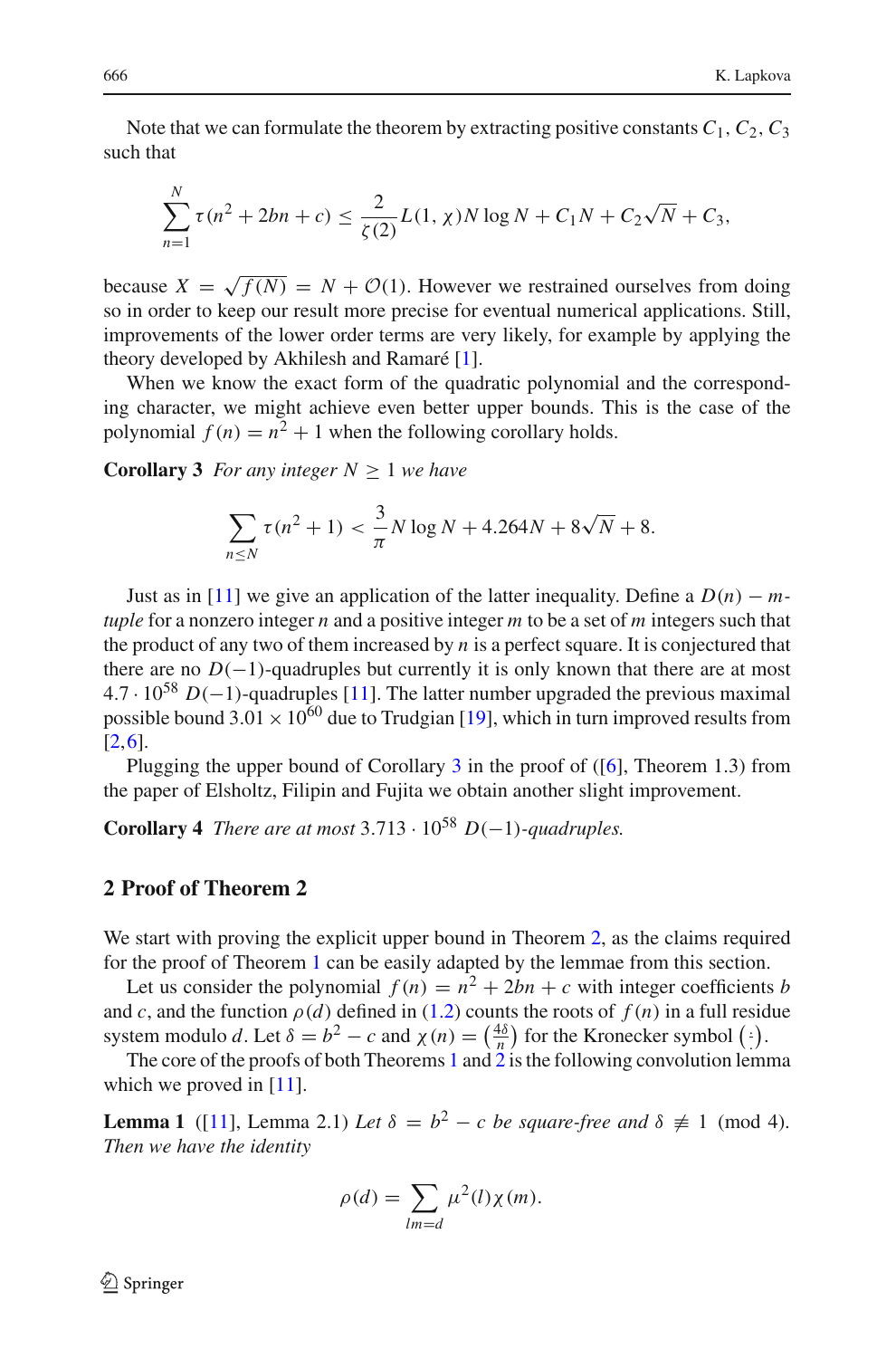The proof of Lemma [1](#page-3-1) is based on elementary facts about the function  $\rho(d)$  at prime powers and manipulations of the Dirichlet series it generates.

<span id="page-4-2"></span>Further we need the following explicit estimates.

**Lemma 2** *For any integer*  $N \geq 1$  *we have* 

$$
\sum_{n \le N} \mu^2(n) = \frac{N}{\zeta(2)} + E_1(N),
$$

 $where |E_1(N)| \leq 2\sqrt{N} + 2.$ 

*Proof* Let us denote  $Q(N) := \sum_{n \le N} \mu^2(n)$  for  $N \ge 1$ . Then we can write

$$
Q(N) = \sum_{n \le N} \sum_{d^2|n} \mu(d) = \sum_{1 \le d \le \sqrt{N}} \mu(d) \sum_{\substack{1 \le n \le N \\ d^2|n}} 1 = \sum_{1 \le d \le \sqrt{N}} \mu(d) \left[ \frac{N}{d^2} \right]
$$

Using  $\sum_{n=1}^{\infty} \mu(d)/d^2 = 1/\zeta(2)$  we see that

$$
E_1(N) = Q(N) - \frac{N}{\zeta(2)} = -\sum_{1 \le d \le \sqrt{N}} \mu(d) \left\{ \frac{N}{d^2} \right\} - N \sum_{d > \sqrt{N}} \frac{\mu(d)}{d^2},
$$

hence

<span id="page-4-0"></span>
$$
|E_1(N)| \le \sqrt{N} + N \left| \sum_{d > \sqrt{N}} \frac{\mu(d)}{d^2} \right|.
$$
 (2.1)

On its turn for every real  $x > 1$ 

$$
\left| \sum_{d>x} \frac{\mu(d)}{d^2} \right| \le \sum_{d>x} \frac{1}{d^2} < \int_{x-1}^{\infty} \frac{dt}{t^2} = \frac{1}{x-1}
$$

and  $N/(\sqrt{N}-1) \le \sqrt{N} + 2$  for  $N \ge 4$ . Now from [\(2.1\)](#page-4-0) it follows that  $Q(N) =$  $N/\zeta(2) + E_1(N)$  and  $|E_1(N)| \le 2(\sqrt{N} + 1)$  for  $N \ge 4$ . It is trivial to check that the inequality

$$
\left| Q(N) - \frac{N}{\zeta(2)} \right| \le 2\sqrt{N} + 2
$$

holds also for  $N \in \{1, 2, 3\}$  and this proves the statement of the lemma.

<span id="page-4-1"></span>The following effective Pólya–Vinogradov inequality is due to Pomerance.

<sup>2</sup> Springer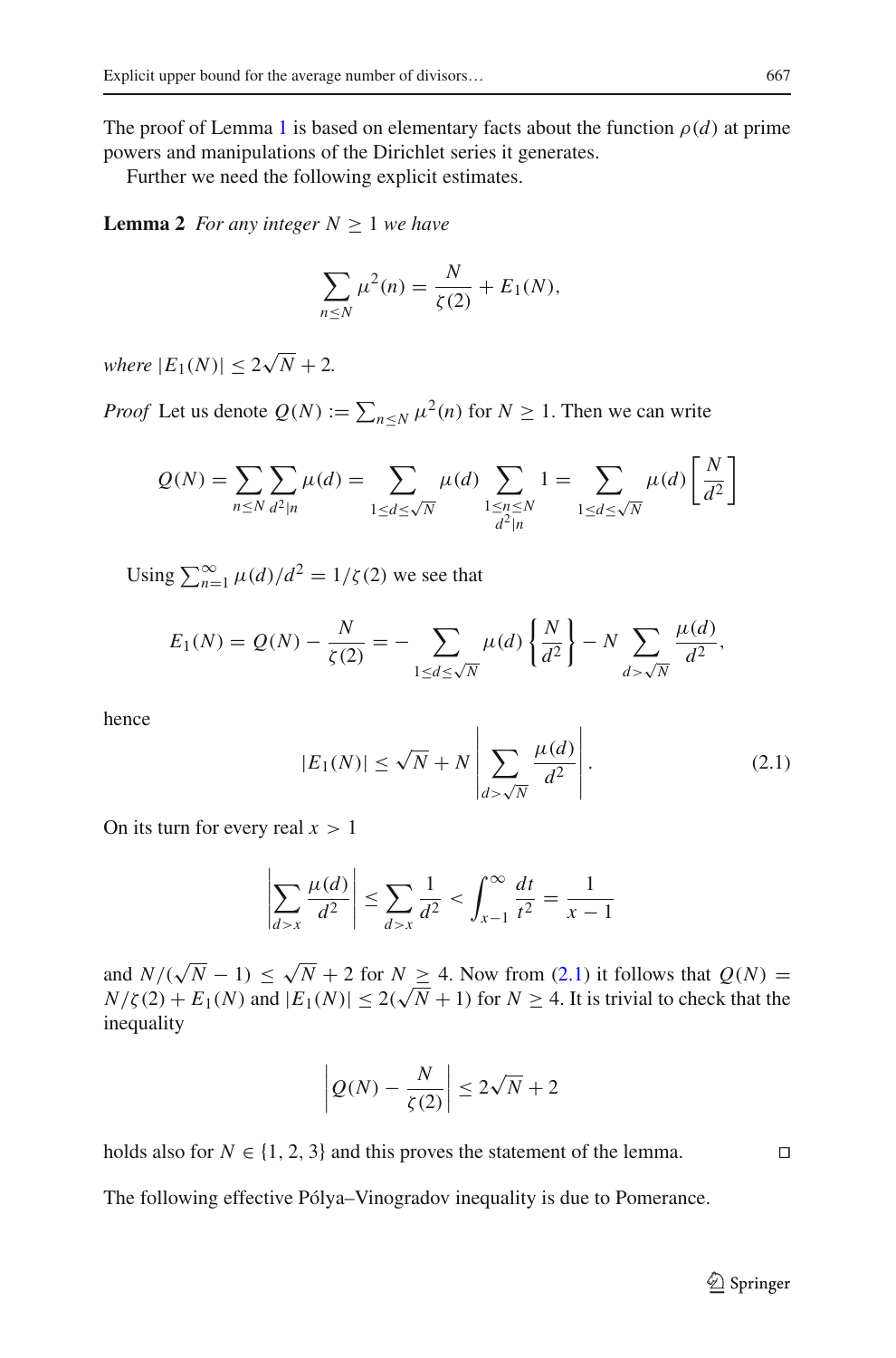**Lemma 3** ([\[16](#page-10-11)], Theorem 1) *Let*

$$
M_{\chi} := \max_{L,P} \left| \sum_{n=L}^{P} \chi(n) \right|
$$

*for a primitive character* χ *to the modulus q* > 1*. Then*

$$
M_{\chi} \le \begin{cases} \frac{2}{\pi^2} q^{1/2} \log q + \frac{4}{\pi^2} q^{1/2} \log \log q + \frac{3}{2} q^{1/2}, & \chi \text{ even}; \\ \frac{1}{2\pi} q^{1/2} \log q + \frac{1}{\pi} q^{1/2} \log \log q + q^{1/2}, & \chi \text{ odd}. \end{cases}
$$

<span id="page-5-0"></span>The next lemma is critical for obtaining the right main term in the explicit upper bound of Theorem [2.](#page-2-0)

**Lemma 4** *For any integer*  $N \geq 1$  *we have* 

$$
\sum_{n\leq N}\frac{\chi(n)}{n}=L(1,\chi)+E_2(N),
$$

*where*  $|E_2(N)| \leq 2M_\delta/N$  $|E_2(N)| \leq 2M_\delta/N$  $|E_2(N)| \leq 2M_\delta/N$  *and*  $M_\delta$  *is the constant defined in Theorem 2.* 

*Proof* This statement, especially the estimate of the error term, is much less trivial and follows from the effective Pólya–Vinogradov inequality of Pomerance. First we notice that

$$
\sum_{n \leq N} \frac{\chi(n)}{n} = \sum_{n=1}^{\infty} \frac{\chi(n)}{n} - \sum_{n > N} \frac{\chi(n)}{n} = L(1, \chi) + E_2(N).
$$

Let us denote  $X(N) := \sum_{1 \le n \le N} \chi(n)$  for any positive integer *N*. Then by Abel's summation it follows that for any positive integer  $Z > N$  we have

$$
\left| \sum_{N < n \le Z} \frac{\chi(n)}{n} \right| = \left| \frac{X(Z)}{Z} - \frac{X(N)}{N} + \int_N^Z \frac{X(t)}{t^2} dt \right| \\
\le \frac{|X(Z)|}{Z} + \frac{|X(N)|}{N} + \int_N^Z \frac{|X(t)|}{t^2} dt.
$$

Recall the definition of the quantity  $M_{\chi}$  in Lemma [3.](#page-4-1) Then

$$
\left|\sum_{N < n \le Z} \frac{\chi(n)}{n}\right| \le M_X \left(\frac{1}{Z} + \frac{1}{N} + \int_N^Z \frac{dt}{t^2}\right) = \frac{2M_X}{N},
$$

which is uniform in *Z*. Therefore  $|E_2(N)| = |\sum_{n > N} \chi(n)/n| \le 2M_\chi/N$ . Now by the conditions on  $\delta$  to be square-free and not congruent to 1 modulo 4 it follows that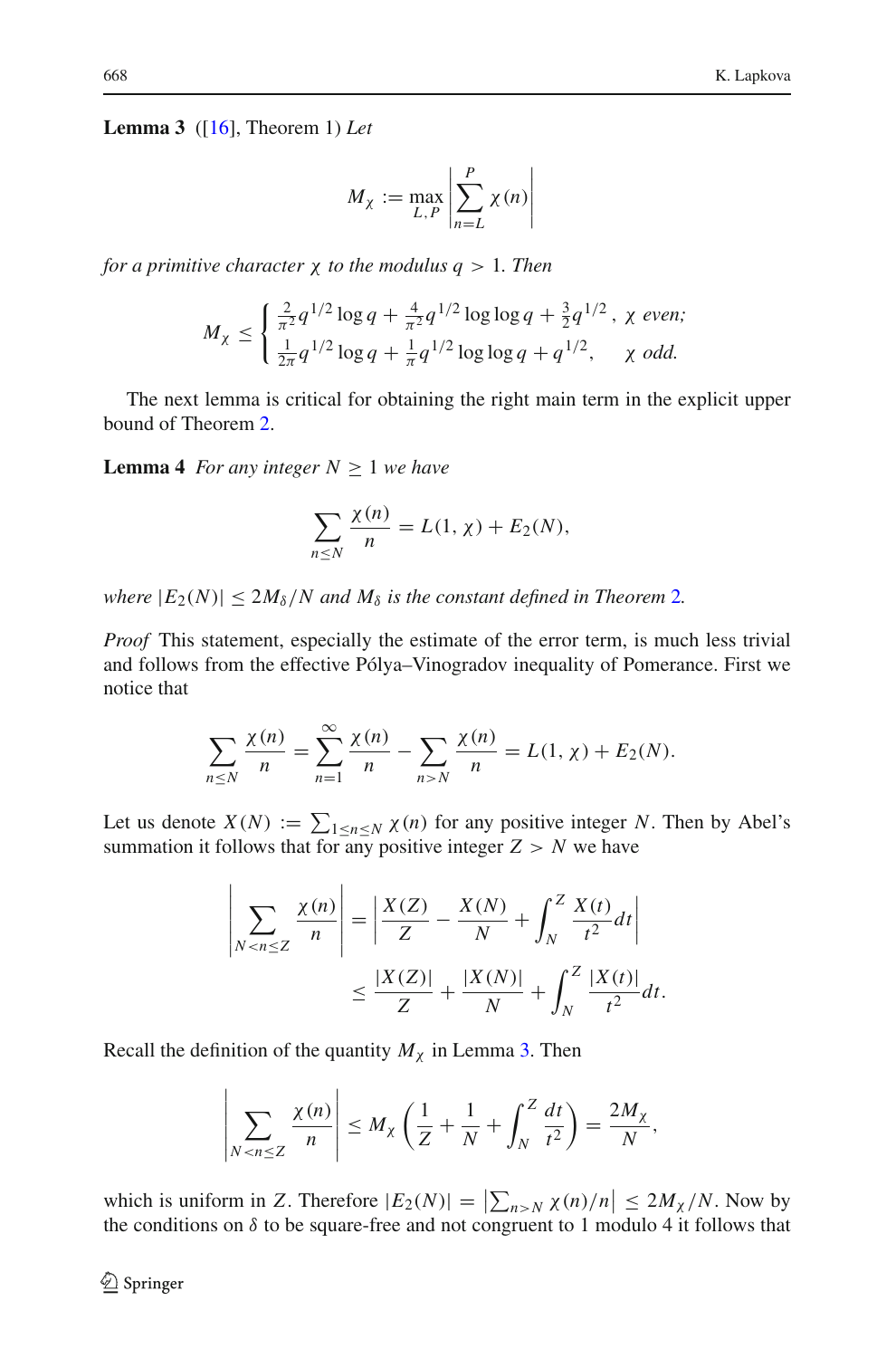the discriminant  $4\delta$  is fundamental, thus the character  $\chi(n) = \left(\frac{4\delta}{n}\right)$  is primitive with a conductor 4| $\delta$ . Then according to Lemma [3](#page-4-1)  $M_{\chi} \leq M_{\delta}$  and this proves the statement.  $\Box$ 

The following lemma is due to Ramaré. One could easily extract the right main term from Lemma [2](#page-4-2) through Abel summation but the estimate of the minor term requires computer calculations.

<span id="page-6-0"></span>**Lemma 5** ([\[17](#page-10-12)], Lemma 3.4) *Let*  $x \ge 1$  *be a real number. We have* 

$$
\sum_{n \le x} \frac{\mu^2(n)}{n} \le \frac{\log x}{\zeta(2)} + 1.166.
$$

Let us start with the proof of Theorem [2.](#page-2-0) Note that from the condition  $f(N) > f(1)$ and the convexity of the function  $f(x)$  we have  $f(N) = \max_{1 \le n \le N} f(n)$ . Using the Dirichlet hyperbola method we have

$$
\sum_{1 \le n \le N} \tau(f(n)) = \sum_{1 \le n \le N} \sum_{d \mid f(n)} 1 \le 2 \sum_{1 \le n \le N} \sum_{\substack{d \le \sqrt{f(n)} \\ d \mid f(n)}} 1
$$
  
= 2 \sum\_{1 \le d \le \sqrt{f(N)}} \sum\_{\substack{1 \le n \le N \\ d + \mathcal{O}(1) \le n}} \sum\_{\substack{d \mid f(n) \\ d \mid f(n)}} 1 \le 2 \sum\_{1 \le d \le \sqrt{f(N)}} \sum\_{\substack{1 \le n \le N \\ d \mid f(n)}} 1.

Recall the definition [\(1.2\)](#page-1-2) of the function  $\rho(d)$ . Then the innermost sum equals [*N*/*d*] copies of  $\rho(d)$  plus a remaining part smaller than  $\rho(d)$ . Recall that  $X = \sqrt{f(N)}$ . Then

<span id="page-6-2"></span>
$$
\sum_{1 \le n \le N} \tau(f(n)) \le 2 \sum_{1 \le d \le X} \left( \frac{N}{d} \rho(d) + \rho(d) \right) = 2N \sum_{1 \le d \le X} \frac{\rho(d)}{d} + 2 \sum_{1 \le d \le X} \rho(d).
$$
\n(2.2)

From the convolution identity stated in Lemma [1](#page-3-1) it immediately follows that

$$
\sum_{d \le X} \rho(d) = \sum_{lm \le X} \mu^2(l) \chi(m) = \sum_{l \le X} \mu^2(l) \sum_{m \le X/l} \chi(m).
$$

Recall the definition of  $M_\chi$  and the Pomerance bounds  $M_\chi \leq M_\delta$ . Then using also Lemma [2](#page-4-2) we get

<span id="page-6-1"></span>
$$
\sum_{d\leq X} \rho(d) \leq M_\delta \sum_{l\leq X} \mu^2(l) \leq M_\delta \left(\frac{X}{\zeta(2)} + 2\sqrt{X} + 2\right). \tag{2.3}
$$

Similarly by the convolution property of the function  $\rho(d)$  and Lemma [4](#page-5-0) we can write

<span id="page-6-3"></span>
$$
\sum_{d\leq X} \frac{\rho(d)}{d} = \sum_{l\leq X} \frac{\mu^2(l)}{l} \sum_{m\leq X/l} \frac{\chi(m)}{m} \leq \sum_{l\leq X} \frac{\mu^2(l)}{l} \left( L(1,\chi) + 2M_\delta \frac{l}{X} \right). \tag{2.4}
$$

 $\mathcal{D}$  Springer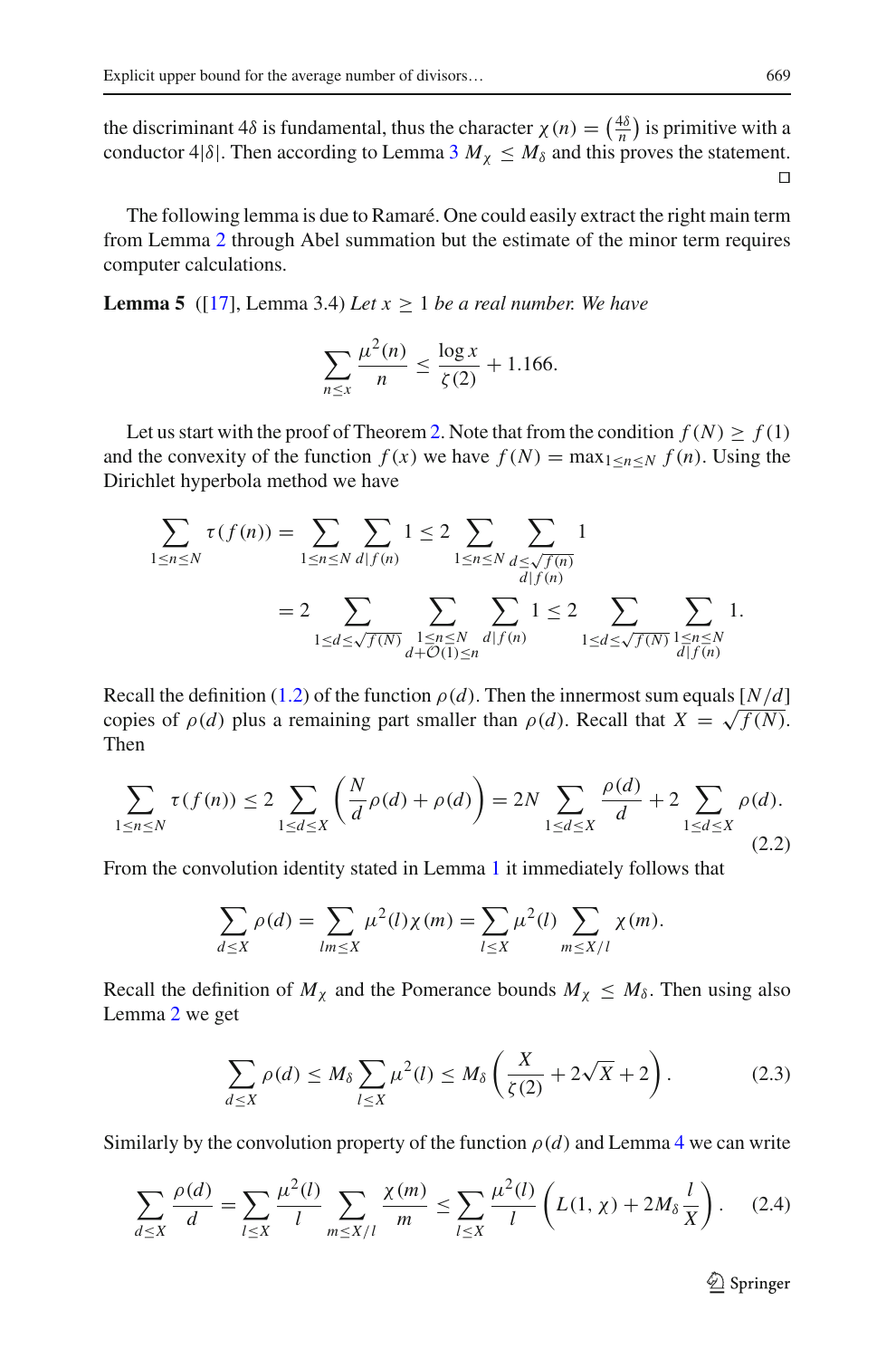One could go further using Lemma [5](#page-6-0) and again Lemma [2.](#page-4-2) We obtain

<span id="page-7-0"></span>
$$
\sum_{d \le X} \frac{\rho(d)}{d} \le L(1, \chi) \sum_{l \le X} \frac{\mu^2(l)}{l} + \frac{2M_\delta}{X} \sum_{l \le X} \mu^2(l)
$$
  
 
$$
\le L(1, \chi) \left( \frac{\log X}{\zeta(2)} + 1.166 \right) + \frac{2M_\delta}{X} \left( \frac{X}{\zeta(2)} + 2\sqrt{X} + 2 \right). \tag{2.5}
$$

Plugging the estimates  $(2.3)$  and  $(2.5)$  in  $(2.2)$  gives the statement of Theorem [2.](#page-2-0)

Let us prove Corollary [3.](#page-3-0) For the polynomial  $f(n) = n^2 + 1$  we can be more precise as the condition  $d \le \sqrt{f(n)}$  is equivalent to  $d \le n$ . Then after applying more carefully the hyperbola method and changing the order of summation we obtain

$$
\sum_{n \le N} \tau(n^2 + 1) = 2 \sum_{n \le N} \sum_{\substack{d \le n \\ d|n^2 + 1}} 1 = 2 \sum_{1 \le d \le N} \sum_{\substack{d \le n \le N \\ d|n^2 + 1}} 1
$$

$$
= 2 \sum_{1 \le d \le N} \left( \sum_{\substack{1 \le n \le N \\ d|n^2 + 1}} 1 - \sum_{\substack{1 \le n < d \\ d|n^2 + 1}} 1 \right) \le 2N \sum_{1 \le d \le N} \frac{\rho(d)}{d}.
$$

Similarly to  $(2.4)$  we have

$$
\sum_{1 \le d \le N} \frac{\rho(d)}{d} = \sum_{l \le N} \frac{\mu^2(l)}{l} \sum_{m \le N/l} \frac{\chi(m)}{m} \le \sum_{l \le N} \frac{\mu^2(l)}{l} \left( L(1, \chi) + 2M_{\chi} \frac{l}{N} \right).
$$

In this case  $M_{\chi} \le 1$  and  $L(1, \chi) = \pi/4$ , and application of Lemmas [5](#page-6-0) and [2](#page-4-2) gives

$$
\sum_{1 \le d \le N} \frac{\rho(d)}{d} \le \frac{\pi}{4} \sum_{l \le N} \frac{\mu^2(l)}{l} + \frac{2}{N} \sum_{l \le N} \mu^2(l)
$$
  

$$
\le \frac{\pi}{4} \left( \frac{\log N}{\zeta(2)} + 1.166 \right) + \frac{2}{N} \left( \frac{N}{\zeta(2)} + 2\sqrt{N} + 2 \right).
$$

After numerical approximation of the constants we conclude the validity of Corollary [3.](#page-3-0)

### **3 Proof of Theorem 1**

Let again  $f(n) = n^2 + 2bn + c$ . We can assume that  $f(n)$  is non-negative for  $n \ge 1$ as for *N* large enough  $f(N) = \max_{1 \leq n \leq N} f(n)$  and the contribution of the finitely many integers *n* for which  $f(n) < 0$  will be negligible compared to the main term.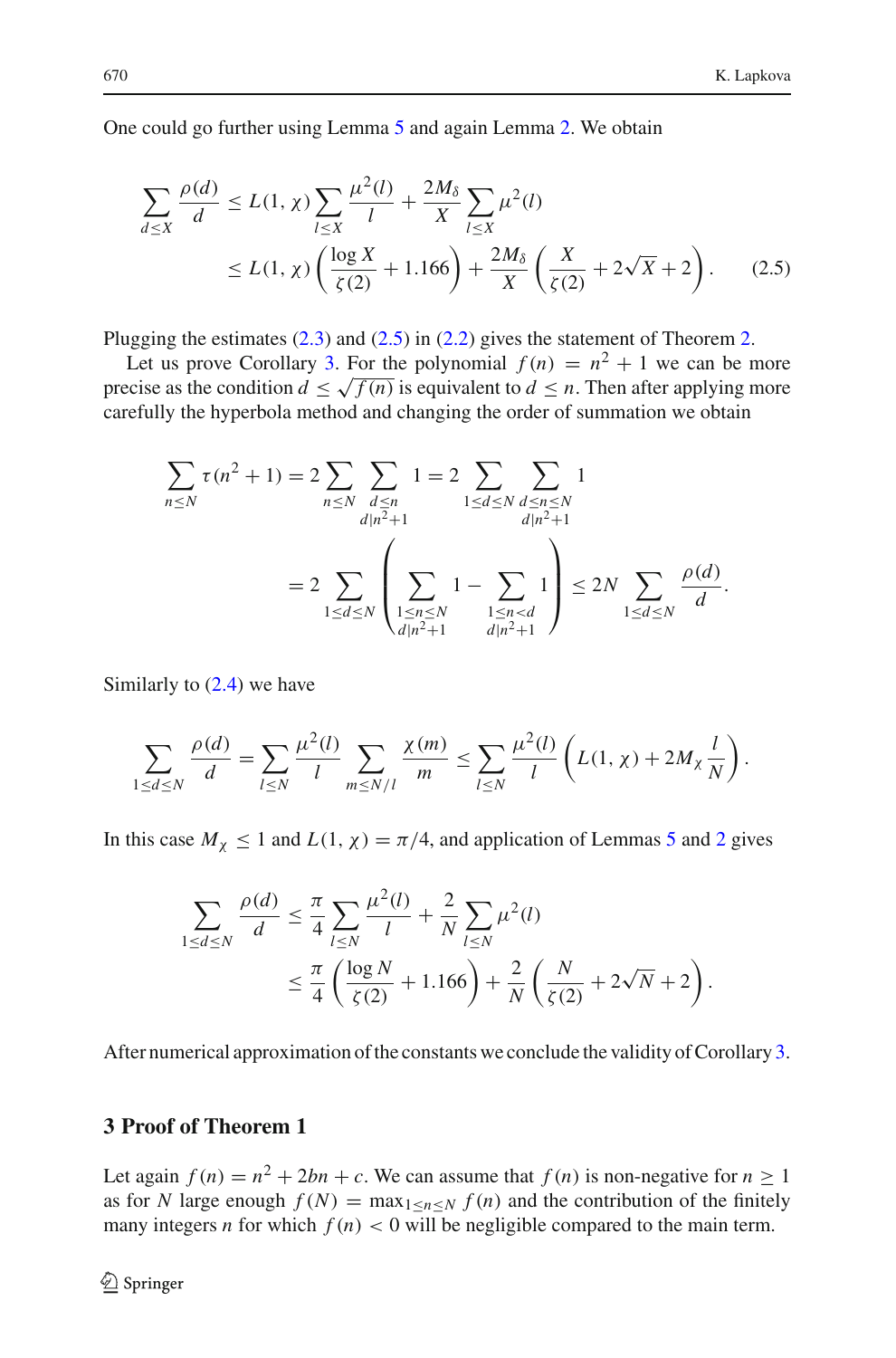As in the proof of Theorem [2](#page-2-0) and using [\(2.2\)](#page-6-2) and [\(2.3\)](#page-6-1) it is easy to see that

$$
\sum_{n \le N} \tau(f(n)) = 2N \sum_{d \le N} \frac{\rho(d)}{d} + \mathcal{O}\left(\sum_{d \le N} \rho(d)\right) + \mathcal{O}(N)
$$

$$
= 2N \sum_{d \le N} \frac{\rho(d)}{d} + \mathcal{O}(N). \tag{3.1}
$$

We need the following estimates.

**Lemma 6** *For*  $N \to \infty$  *we have the asymptotic formulae* 

<span id="page-8-1"></span>
$$
\sum_{n \le N} \frac{\mu^2(n)}{n} = \frac{\log N}{\zeta(2)} + \mathcal{O}(1)
$$

*and*

$$
\sum_{n \leq N} \frac{\chi(n)}{n} = L(1, \chi) + \mathcal{O}(1/N).
$$

*Proof* The first asymptotic formula follows easily after Abel transformation of the classical formula

$$
\sum_{n \leq N} \mu^2(n) = \frac{N}{\zeta(2)} + \mathcal{O}(\sqrt{N}),
$$

which in its turn obviously follows from the explicit version in Lemma [2.](#page-4-2) The second statement can be deduced from Lemma [4.](#page-5-0)

Then the asymptotic estimate corresponding to  $(2.4)$  is

$$
\sum_{d \le N} \frac{\rho(d)}{d} = \sum_{l \le N} \frac{\mu^2(l)}{l} (L(1, \chi) + \mathcal{O}(l/N)) = L(1, \chi) \sum_{l \le N} \frac{\mu^2(l)}{l}
$$

$$
+ \mathcal{O}\left(\frac{1}{N} \sum_{l \le N} \mu^2(l)\right) = L(1, \chi) \left(\frac{\log N}{\zeta(2)} + \mathcal{O}(1)\right) + \mathcal{O}(1)
$$

$$
= \frac{L(1, \chi)}{\zeta(2)} \log N + \mathcal{O}(1). \tag{3.2}
$$

Now plugging [\(3.2\)](#page-8-0) into [\(3.1\)](#page-8-1) gives Theorem [1.](#page-1-0)

<span id="page-8-0"></span><sup>2</sup> Springer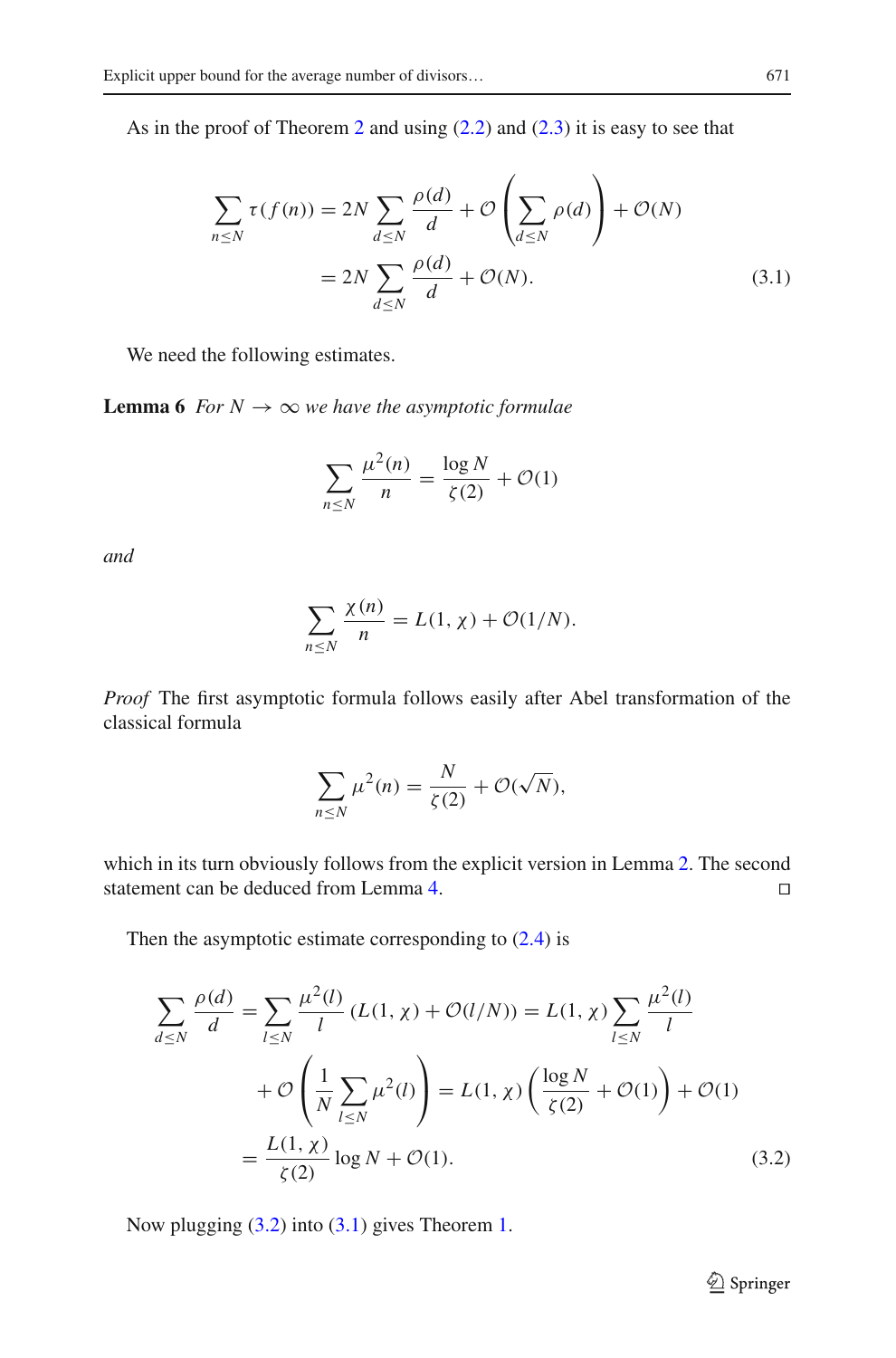#### **4 Some examples**

In our preceding paper [\[11](#page-10-4)] we gave several examples of polynomials for which Theorem [2](#page-2-0) can provide effective upper bound of the average divisor sum. There we compared the coefficient of the main term in the asymptotic formula of McKee with the one from our upper bound. The current paper achieves equality of the two coefficients but there is one more computation to be made, so that our result could be useful numerically, this of the special value of the Dirichlet *L*-function  $L(s, \chi)$  at  $s = 1$ .

Formulae for computing  $L(1, \chi)$  in the two separate cases  $\delta < 0$  and  $\delta > 0$  are given in ([\[22\]](#page-10-13), Theorem 4.9). When  $\delta < 0$  this is implemented by the SAGE function  $quadratic_L_functation\_exact(1, 4\delta)$  whose values are computed for several examples in the table below. When  $\delta > 0$  one can find the approximate value of  $L(1, \chi)$  by finding first the corresponding Dirichlet character (of modulus 4 $\delta$ , order 2, even and primitive) in the *Refine search* platform from LMFDB (The *L*-functions and modular forms database [\[18](#page-10-14)]).

The following table lists some examples.

| f(n)             | δ    | χ                     | $L(1, \chi)$             |
|------------------|------|-----------------------|--------------------------|
| $n^2 + 1$        | $-1$ | $\equiv$ <sup>1</sup> | $\pi/4 - 0.7854$         |
| $n^2 + 10n + 27$ | $-2$ | $\overline{-8}$       | $\sqrt{2}/4\pi - 1.1108$ |
| $n^2 + 4n + 10$  | $-6$ | $\frac{-24}{1}$       | $\sqrt{6}/6\pi - 1.2826$ |
| $n^2 + 10n - 10$ | 35   | 140                   | $\sim 0.8377$            |
| $n^2 + 20n + 9$  | 91   | 364                   | ~1.6887                  |

**Acknowledgements** Open access funding provided by Graz University of Technology. This work was supported by a Hertha Firnberg grant of the Austrian Science Fund (FWF) [T846-N35]. The author thanks Christian Elsholtz for drawing her attention to this problem, Olivier Ramaré for commenting her preceding work [\[11\]](#page-10-4) and the referee for his/her suggestions which led to improvement of the exposition.

**Open Access** This article is distributed under the terms of the Creative Commons Attribution 4.0 International License [\(http://creativecommons.org/licenses/by/4.0/\)](http://creativecommons.org/licenses/by/4.0/), which permits unrestricted use, distribution, and reproduction in any medium, provided you give appropriate credit to the original author(s) and the source, provide a link to the Creative Commons license, and indicate if changes were made.

## **References**

- <span id="page-9-3"></span>1. Akhilesh, P., Ramaré, O.: Explicit averages of non-negative multiplicative functions: going beyond the main term. Colloq. Math. **147**(2), 275–313 (2017)
- <span id="page-9-4"></span>2. Bonciocat, N.C., Cipu, M., Mignotte, M.: On *D*(−1)-quadruples. Publ. Math. **56**(2), 279–304 (2012)
- <span id="page-9-2"></span>3. Cohen, H.: A Course in Computational Algebraic Number Theory. Graduate Texts in Mathematics, vol. 138. Springer, Berlin (1993)
- <span id="page-9-0"></span>4. Delmer, F.: Sur la somme de diviseurs  $\sum_{k \leq x} \{d[f(k)]\}^s$ , C. R. Acad. Sci. Paris Ser. A B 272, A849– A852 (1971)
- <span id="page-9-1"></span>5. Dudek, A.: On the number of divisors of *<sup>n</sup>*<sup>2</sup> <sup>−</sup> 1. Bull. Aust. Math. Soc. **<sup>93</sup>**(02), 194–198 (2016)